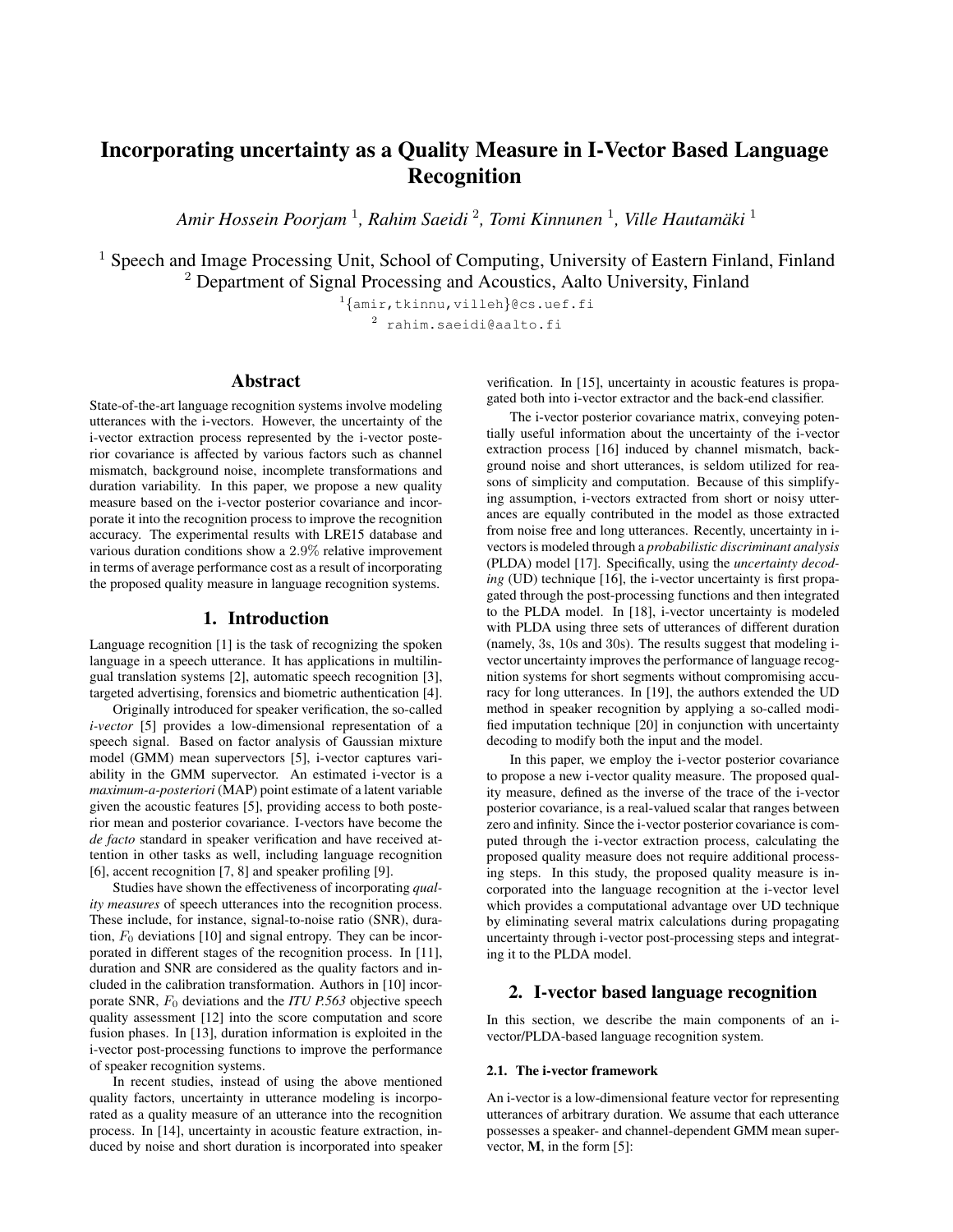$$
\mathbf{M} = \boldsymbol{\mu} + \mathbf{T}\boldsymbol{\phi} \,, \tag{1}
$$

where  $\mu$  is the universal background model (UBM) mean supervector and **T** is the total variability matrix. The i-vector  $\phi$  is a low-rank latent variable with standard normal prior distribution.

The posterior distribution of  $\phi$  is Gaussian with the following mean  $\phi_{\mu}$  and covariance matrices  $\phi_{\Sigma}$  [21]:

$$
\phi_{\Sigma} = \left(\mathbf{I} + \sum_{c=1}^{C} N_c \mathbf{T}_c^{\top} \mathbf{\Sigma}_c^{-1} \mathbf{T}_c\right)^{-1}
$$
(2)

$$
\phi_{\mu} = \phi_{\Sigma} \mathbf{T}^{\top} \Sigma^{-1} \mathbf{f}
$$
 (3)

where  $\top$  represents a transpose, **I** is an identity matrix,  $\Sigma_c$  is the covariance of the  $c^{\text{th}}$  Gaussian,  $\Sigma$  is a block-diagonal matrix with  $\Sigma_c$ s as its entries,  $T_c$  is the sub-matrix of T corresponding to the  $c^{\text{th}}$  mixture component,  $\mathbf{T} = [\mathbf{T}_1^{\top}, ..., \mathbf{T}_C^{\top}]^{\top}$ ,  $N_c = \sum_t \gamma_{c,t}$  is the zero-order statistics estimated for the  $c^{\text{th}}$  Gaussian component of the UBM. Finally,  $\mathbf{f} = [\mathbf{f}_1^\top, ..., \mathbf{f}_C^\top]^\top$ where  $f_c$  is the first-order statistics estimated on the  $c<sup>th</sup>$  Gaussian component as:

$$
\mathbf{f}_c = \sum_t (\gamma_{c,t} \mathbf{o}_t) - N_c \boldsymbol{\mu}_c \tag{4}
$$

where  $o_t$  is the acoustic vector at time t and  $\gamma_{c,t}$  is the occupation count for the  $c^{\text{th}}$  mixture component and the  $t^{\text{th}}$  frame. An efficient procedure for training T and for MAP adaptation of the i-vectors can be found in [21].

#### 2.2. PLDA model

Generative and discriminative models are two general approaches for language recognition based on i-vectors. Although the reported results using discriminative methods such as multiclass logistic regression and support vector machines are comparable to those of using generative models [22] such as Gaussian and probabilistic linear discriminant analysis (PLDA) models, the generative models provide an appropriate framework to benefit from the uncertainty in the i-vector extraction process through the posterior covariance matrix of the i-vector [23].

PLDA [24], originally studied in image processing, has been very successful in speaker and language recognition. In the Gaussian PLDA framework (also known as simplified PLDA [25]), i-vector generation is modeled as:

$$
\phi_{ij} = \mathbf{m} + \mathbf{Y} \mathbf{y}_i + \boldsymbol{\epsilon}_{ij} \,, \tag{5}
$$

where  $\phi_{ij}$  denotes the i-vector of the  $j^{\text{th}}$  utterance in the  $i^{\text{th}}$ language and m is the global mean of training i-vectors. Y is a matrix whose columns span the subspace for the latent variable y which (in the case of language recognition) represents the language. y is a vector of latent factors with standard normal distribution  $\mathcal{N}(\mathbf{0},\mathbf{I})$ . Here,  $\mathbf{m+Yy}_i$  is a language-dependent term and  $\epsilon_{ij} \sim \mathcal{N} (\mathbf{0}, \mathbf{\Lambda})$  is an utterance-dependent Gaussian residual term representing the variability not captured through the latent variable y.

Given two i-vectors  $\phi_e$  and  $\phi_t$ , the enrollment (average of i-vectors of each language class) and the test i-vectors, the verification score in the PLDA framework can be computed as:

$$
s = \frac{P(\phi_{e}, \phi_{t}|H_{s})}{P(\phi_{e}, \phi_{t}|H_{d})}
$$
  
= 
$$
\frac{\int_{y} P(\phi_{e}|M)P(\phi_{t}|M)P(y)dy}{\int_{y} P(\phi_{e}|M)P(y)dy \int_{y} P(\phi_{t}|M)P(y)dy}
$$
(6)

where  $\mathcal M$  is the trained PLDA model,  $H_s$  stands for the samelanguage hypothesis and implies that both i-vectors ( $\phi_e$  and  $\phi$ <sub>t</sub>) originate from the same language, and  $H_d$  is the differentlanguage hypothesis, indicating that i-vectors originate from different languages. Given the Gaussian assumption and assuming that i-vectors are centered with respect to their global mean, the above log-likelihood ratio can be computed in closed form [26]:

$$
s_{\text{PLDA}} = \log \mathcal{N}\left(\begin{bmatrix} \phi_e \\ \phi_t \end{bmatrix}; \begin{bmatrix} \mathbf{0} \\ \mathbf{0} \end{bmatrix}, \begin{bmatrix} \mathbf{\Lambda} + \mathbf{Y} \mathbf{Y}^{\top} & \mathbf{Y} \mathbf{Y}^{\top} \\ \mathbf{Y} \mathbf{Y}^{\top} & \mathbf{\Lambda} + \mathbf{Y} \mathbf{Y}^{\top} \end{bmatrix}\right) - \log \mathcal{N}(\phi_e; \mathbf{0}, \mathbf{\Lambda} + \mathbf{Y} \mathbf{Y}^{\top}) - \log \mathcal{N}(\phi_t; \mathbf{0}, \mathbf{\Lambda} + \mathbf{Y} \mathbf{Y}^{\top})
$$
(7)

#### 3. Proposed i-vector quality measure

Utterances with higher quality provide more reliable information for the model than those with lower quality. Thus, the contribution of each utterance in the recognition process should be controlled by a quality measure [27]. In addition to the typical quality measures such as signal-to-noise ratio (SNR), duration and  $F_0$  deviations, recently, uncertainty of the utterance modeling has been incorporated into the recognition process [16].

Uncertainty of an i-vector, represented by its posterior covariance, is mainly affected by segment duration. The posterior covariance matrix of an i-vector extracted from a short utterance possesses larger entries compared to that of extracted from a long utterance. Taking advantage of this property, in this paper, we propose a new quality measure for an utterance at the i-vector level as:

$$
Q(\phi_{\Sigma}) = \frac{1}{\text{tr}(\phi_{\Sigma})},\tag{8}
$$

where  $tr(\bullet)$  is the *trace* operator,

$$
\text{tr}(\phi_{\Sigma}) = \sum_{i=1}^{n} \phi_{\Sigma_{ii}} = \sum_{i} \lambda_i , \qquad (9)
$$

where  $\phi_{\Sigma_{ii}}$  denotes the  $i^{\text{th}}$  entry in the main diagonal of  $\phi_{\Sigma}$ ,  $n$ is the dimension of  $\phi_{\Sigma}$  and  $\lambda_i$  is the i<sup>th</sup> eigenvalue of  $\phi_{\Sigma}$ . The *trace* operator maps the i-vector posterior covariance matrix to a single real number which represents sum of variances for individual dimensions of i-vector. The inversion operation gives the sense of quality to this number.

Fig.1 indicates a high correlation (0.98) between the proposed quality measure and utterance duration in the LRE15 database (described in Section 5.1). However, since the i-vector posterior covariance is also influenced by other factors such as background noise, channel type, incomplete transformations and the acoustic content of the utterance [19, 23], we expect that the proposed quality measure captures more information about the quality of an utterance than its duration.

Quality measures can be incorporated into the recognition process at different stages. In this paper, we study the inclusion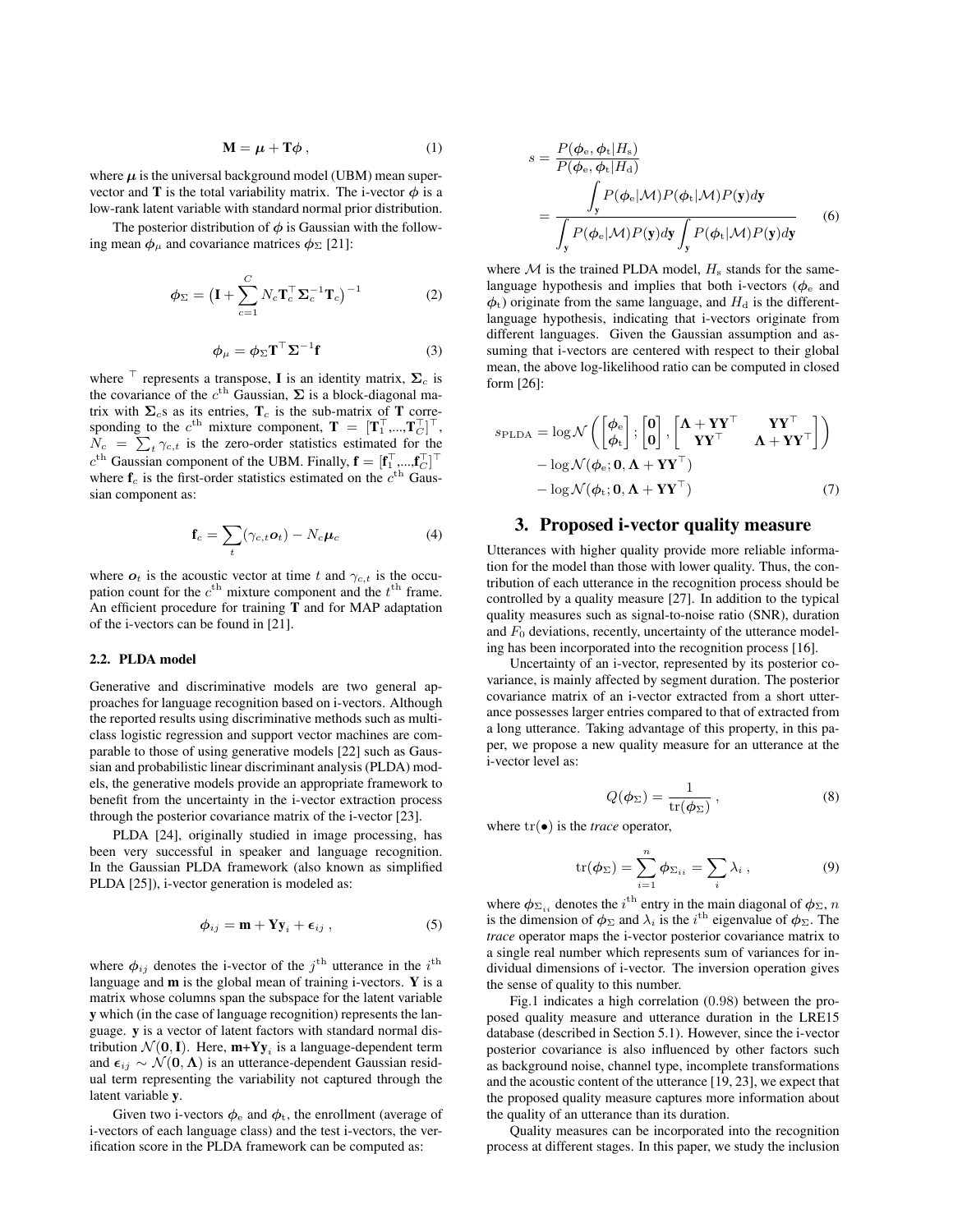

Figure 1: The correlation between the proposed quality measure and duration of the i-vectors of the data set.

of the proposed quality measure into the recognition process at the i-vector level. To this aim, the computed quality measure of the i-vector is normalized to have the same range as the other elements of the i-vectors and then, appended as an additional feature to the i-vector. The normalized quality measure is calculated as:

$$
\hat{q} = \frac{(\phi_{\mu,\max} - \phi_{\mu,\min}) \times (q - q_{\min})}{q_{\max} - q_{\min}} + \phi_{\mu,\min} \qquad (10)
$$

where  $\phi_{\mu, \text{min}}$  and  $\phi_{\mu, \text{max}}$  are respectively the minimum entry and the maximum entry in all i-vectors of development set and  $q_{\min}$  and  $q_{\max}$  are the minimum and the maximum values of the quality measures calculated for all training data. These parameters are then used to normalized the quality measures of both the train and the test i-vectors.

# 4. Uncertainty Handling

#### 4.1. Uncertainty propagation through the i-vector postprocessing functions

Typical post-processing stages after i-vector extraction include linear discriminant analysis (LDA), whitening and length normalization. Usually, one first applies LDA to enhance the class separability and to reduce the dimensionality of the ivectors. Whitening and length normalization are then used prior to PLDA training. Here, our post-processing steps include LDA followed by mean removal, whitening and lengthnormalization, as shown in Fig. 2. Transformation functions, often used in combination, should in principle be applied both on the i-vector posterior means and posterior covariances.

Centering i-vectors around the global mean of all training i-vectors, m, followed by applying LDA and whitening results in the transformed i-vector posterior mean and covariance as:

$$
\tilde{\phi}_{\mu} = \mathbf{W} \mathbf{V} (\phi_{\mu} - \mathbf{m}) \tag{11}
$$

$$
\tilde{\phi}_{\Sigma} = \mathbf{W} \mathbf{V} \phi_{\Sigma} \mathbf{V}^{\top} \mathbf{W}^{\top}
$$
 (12)

where  $V$  and  $W$  are LDA [28] and whitening [29] transformation matrices, respectively. These equations indicate that LDA and whitening are linear transforms. In contrast, length normalization [30] that maps i-vectors on the unit sphere by  $\tilde{\phi} = \phi / || \phi ||$  does not satisfy the Gaussian distribution and hence, the Gaussian assumption in PLDA is no longer applicable. To address this issue, one can either use a non-Gaussian assumption for the PLDA model such as the heavy-tailed PLDA model [25] or make the transformation linear using first-order Taylor series expansion around the i-vector posterior mean [23]. Applying a simplified version of first-order Taylor expansion around the i-vector posterior mean [23] results in the length normalized i-vector posterior mean and covariance as:

$$
\bar{\phi}_{\mu} = \frac{\mathbf{W} \mathbf{V} (\phi_{\mu} - \mathbf{m})}{\| \mathbf{W} \mathbf{V} (\phi_{\mu} - \mathbf{m}) \|}
$$
(13)

$$
\bar{\phi}_{\Sigma} = \frac{\mathbf{W} \mathbf{V} \phi_{\Sigma} \mathbf{V}^{\top} \mathbf{W}^{\top}}{\| \mathbf{W} \mathbf{V} (\phi_{\mu} - \mathbf{m}) \|^2}
$$
(14)

#### 4.2. Incorporating the uncertainty into the PLDA scoring

In principle, the uncertainty in the i-vectors can be incorporated both to PLDA training and evaluation [23]. In [19], the authors made a simplifying assumption about the uncertainties of the i-vectors in training phase, namely, that the uncertainty of the training i-vectors is small because of the availability of long utterances and the number of the i-vectors per language is sufficient for reliable PLDA training. Based on this assumption, the uncertainty in training PLDA can be safely discarded and applied only on the PLDA scoring stage.

In order to take the uncertainty of the test i-vector (represented by its posterior covariance matrix  $\phi_{\Sigma}$ ) into account, the conventoinal PLDA scoring represented in Eq. (7) is modified as [19]:

$$
s_{\text{PLDA}}^{\text{UD}} = \n\log \mathcal{N}\left(\begin{bmatrix} \phi_e \\ \phi_t \end{bmatrix}; \begin{bmatrix} \mathbf{0} \\ \mathbf{0} \end{bmatrix}, \begin{bmatrix} \mathbf{\Lambda} + \mathbf{Y} \mathbf{Y}^{\top} & \mathbf{Y} \mathbf{Y}^{\top} \\ \mathbf{Y} \mathbf{Y}^{\top} & \mathbf{\Lambda} + \mathbf{Y} \mathbf{Y}^{\top} + \phi_{\Sigma} \end{bmatrix}\right) \n- \log \mathcal{N}(\phi_e; \mathbf{0}, \mathbf{\Lambda} + \mathbf{Y} \mathbf{Y}^{\top}) \n- \log \mathcal{N}(\phi_t; \mathbf{0}, \mathbf{\Lambda} + \mathbf{Y} \mathbf{Y}^{\top} + \phi_{\Sigma})
$$
\n(15)

## 5. Experimental setup

#### 5.1. Database

The National Institute of Standard and Technology (NIST) has held biannual language recognition evaluations (LRE) in the past decade. With each LRE, a large corpus of telephone bandwidth broadcast radio conversations is released. Conversations typically last up to 60 seconds and originate from a large number of speakers with known language labels.

We adopt the most recent LRE15 corpus [31] for our experiments. It includes 18 target languages grouped into five language clusters as presented in Table 1. Utterances of less than 1 second long were excluded, leading to a dataset of 205839 utterances. It was further divided into three disjoint sets including 102606, 51860 and 51373 utterances for training, development and testing, respectively. The duration histograms of language clusters of the test set are illustrated in Fig 3.

To study the impact of duration on our recognizers, we built 6 test sets of different duration conditions. In the first condition, all features of utterances less than 3 seconds long were used, whereas for utterances of more than 3 seconds, we only used first 3 seconds of their features. Therefore, in the first set, there are only utterances of up to 3 seconds long. This procedure was repeated with 5s, 10s, 20s and 30s conditions. Finally, in the  $6^{\text{th}}$ set, test utterances were not truncated and we used all features of the test segments. These six sets/conditions are labeled as  $S_{3s}, S_{5s}, S_{10s}, S_{20s}, S_{30s}$  and  $S_{\text{fulls}}$  in the rest the paper. The number of utterances are the same for all six test sets.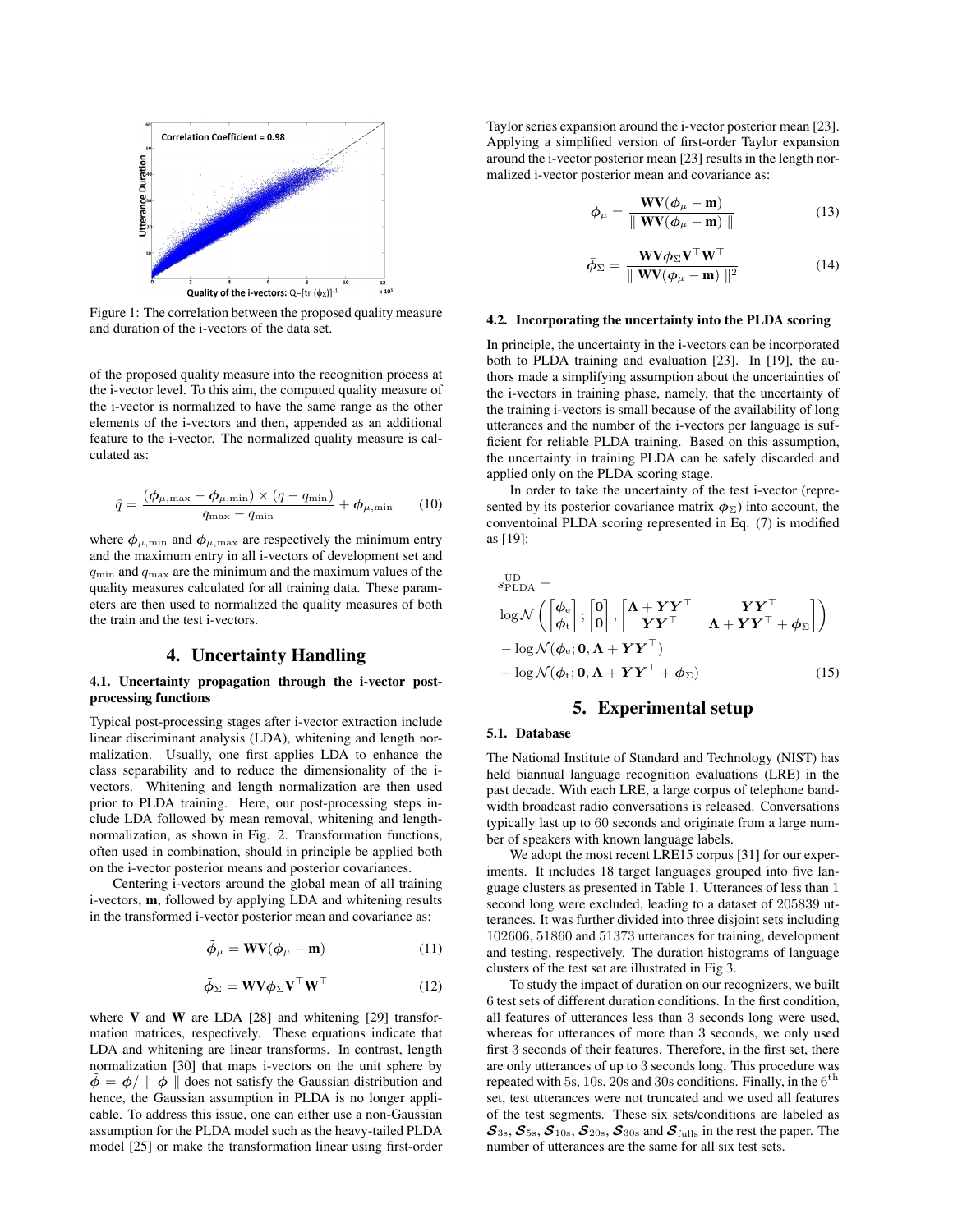

Figure 2: Uncertainty propagation through the i-vector post-processing steps.

Table 1: *Target languages and language clusters of the LRE15 database.*

| <b>Cluster</b> | <b>Target Languages</b>                      |  |  |  |  |  |
|----------------|----------------------------------------------|--|--|--|--|--|
| Arabic         | Egyptian, Iraqi, Levantine, Maghrebi,        |  |  |  |  |  |
|                | Modern Standard                              |  |  |  |  |  |
| Chinese        | Cantonese, Mandarin, Min, Wu                 |  |  |  |  |  |
| English        | British, General American, Indian            |  |  |  |  |  |
| Slavic         | Polish, Russian                              |  |  |  |  |  |
| Iberian        | Caribbean Spanish, European Spanish,         |  |  |  |  |  |
|                | Latin American Spanish, Brazilian Portuguese |  |  |  |  |  |



Figure 3: Duration histograms of language clusters of the test set.

#### 5.2. Feature extraction and utterance modeling

For each utterance in the dataset, 7 MFCCs [32] and 49 shifteddelta-cepstral (SDC) features [33] have been extracted. To extract SDC-MFCC features, a 20ms hamming window shifted by 10ms is used. The SDC parameters  $(N-d-P-k)$  are configured as 7-1-3-7. These two feature sets are then concatenated into 56-dimensional SDC-MFCC feature vectors. After feature extraction, a standard energy-based speech activity detection (SAD) is applied to remove frames detected as silence or noise. A frame is decided to be speech if 70% of a frame content is deemed speech by the energy-based SAD. Finally, global cepstral mean and variance normalization [34] is applied to the features to suppress linear channel effects. The variable-duration feature vector sequences are then transformed into 400-dimensional i-vectors based on GMMs with 1024 mixture components trained on features form all training utterances.

#### 5.3. I-vector pre-processing

The configuration of language recognition system in this study is illustrated in Fig. 4. Prior to PLDA evaluation, linear discriminant analysis (LDA) is applied on the i-vectors. Since there are 18 language classes in the database, the dimensionality of the resulting i-vectors after LDA is 17. After mean removal, i-vectors are whitened and length-normalized as described in Section 4.1.

#### 5.4. Calibration and detection scores

The obtained scores from the PLDA back-end are calibrated using a multiclass logistic regression [35] trained on the scores from development data. By denoting the PLDA log-likelihood of trial t given the language l by  $\log p(t|l)$ , the calibrated language log-likelihood is:

$$
\log \hat{p}(t|l) = \alpha \log p(t|l) + \beta_l , \qquad (16)
$$

where  $\alpha$  is a weighting coefficient and  $\beta_l$  is a languagedependent translation vector of dimension equal to the number of language classes. We perform calibration using the FoCal Multiclass toolkit [36].

Finally, by normalizing each language likelihood with respect to the other language likelihoods, the calibrated scores are transformed to log-likelihood ratios (LLRs). After this transformation, a decision about the estimated languages can be made by comparing the LLRs to a threshold of 0.

#### 5.5. Performance metrics

To evaluate the effectiveness of the proposed method, equalerror-rate (EER) and the average cost performance  $(C_{\text{avg}})$  are used. EER is a value on the receiver operating characteristic (ROC) curve where the probabilities of both false acceptance  $(P_{FA})$  and false rejection  $(P_{miss})$  are equal.  $C_{avg}$ , in turn, is computed as:

$$
C_{\text{avg}} = \frac{C_{\text{miss}} \times P_{\text{tar}}}{R} \times \sum_{L_{\text{t}}} P_{\text{miss}}(u_{\text{t}})
$$

$$
+ \frac{C_{\text{FA}} \times (1 - P_{\text{tar}})}{R(R - 1)} \times \sum_{u_{\text{t}}} \sum_{u_{\text{n}}} P_{\text{FA}}(u_{\text{t}}, u_{\text{n}}) \quad (17)
$$

where  $u_t$  and  $u_n$  are, respectively, the target and non-target languages and R is the number of languages.  $C_{\text{miss}} = C_{\text{FA}} = 1$ and  $P_{\text{tar}} = 0.5$  are the application model parameters defined for LRE15 [31]. Since  $C_{\text{avg}}$  has the sense of cost, the lower value represents a better recognizer.

### 6. Results and discussion

#### 6.1. Baseline System

In this study, we take the Gaussian PLDA [30] as the baseline for our experiments. The results of the PLDA system for different language clusters and under different duration conditions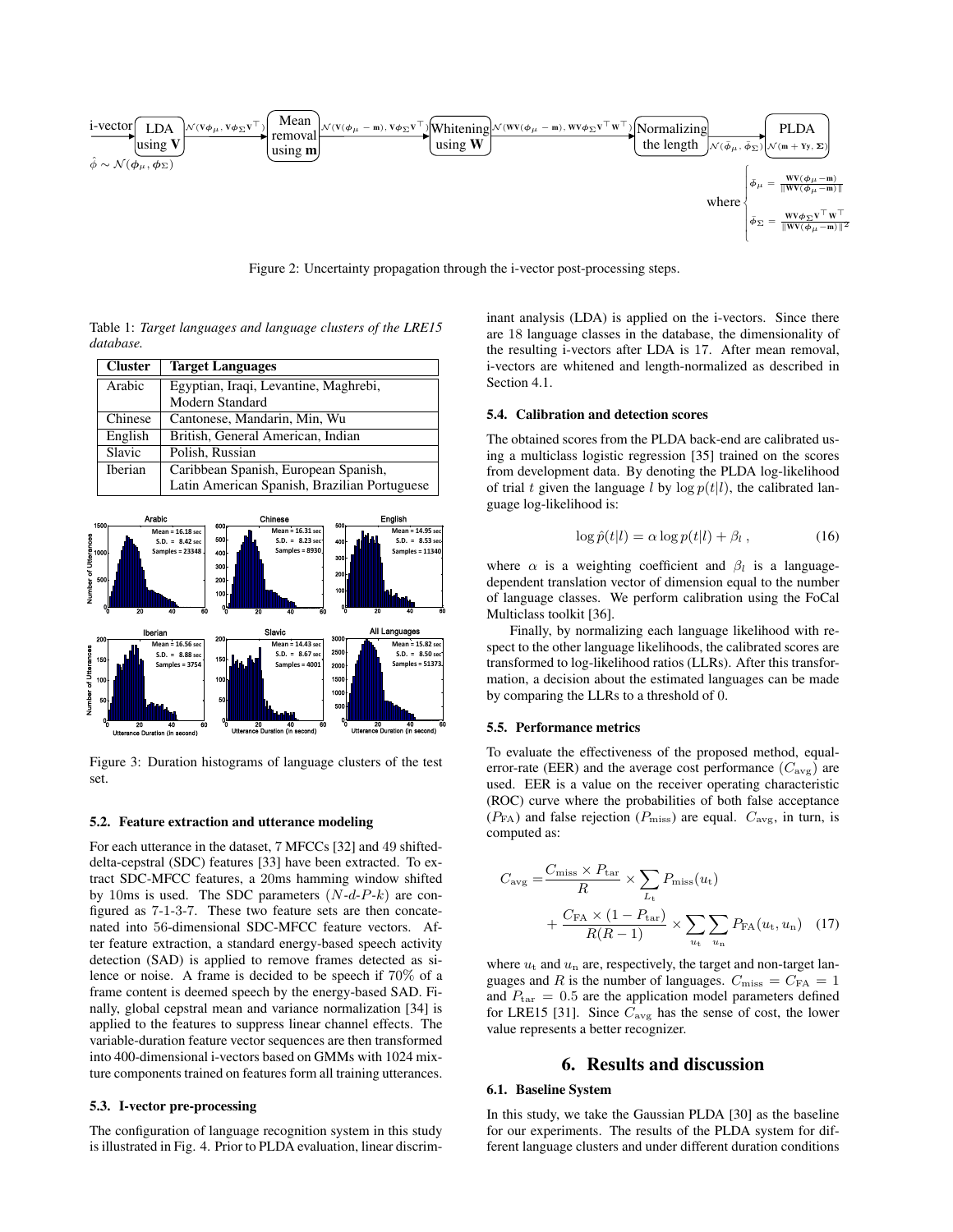

Figure 4: The block diagram of the proposed language recognition system in training and testing phases. UD stands for uncertainty decoding and  $Q(\phi_{\Sigma})$  is defined in Eq. (8).

are presented in Table 2. As expected, recognition accuracy dramatically degrades when the model is evaluated using shortduration utterances.

#### 6.2. Using uncertainty decoding

Table 2 presents the results of using uncertainty decoding (UD) technique to account for the uncertainty of i-vectors (labeled as UD-PLDA in the table). We find that exploiting the uncertainty of the i-vector extraction process in the PLDA framework enhances the recognition accuracy in most cases.

#### 6.3. Augmenting i-vectors

We consider the quality of the i-vector as an additional feature and append it to the i-vector after post-processing steps performed. The results of the quality-incorporated system (QI-PLDA) under different test conditions are presented in Table 2. Comparing the results of the QI-PLDA and the conventional PLDA reveals that providing quality information of the extracted i-vectors as an additional feature improves the performance. The results indicate that QI-PLDA system performs better than UD-PLDA system in terms of  $C_{\text{avg}}$  and EER in almost all language clusters and under various test conditions. This has also a computational advantage over UD-PLDA since the QI-PLDA avoids doing several matrix calculations to account for i-vector uncertainty.

Both the histograms of the normalized quality measure (Fig. 5) and the correlation between the i-vector quality measure and utterance duration (Fig. 1) indicate that the proposed quality measure can reflect the duration variability in data as the main source of uncertainty in i-vectors. The histograms of  $Q(\phi_{\Sigma})$  in Fig. 5 also reveals that increasing the duration of an utterance does not necessarily result in increasing the respective quality measure. Apart from the normalization effect inside  $Q(\phi_{\Sigma})$ , the number of utterances with low  $Q(\phi_{\Sigma})$  increases by moving towards the full duration i-vectors. Such behavior of  $Q(\phi_{\Sigma})$  suggests that in some cases, having longer utterance duration produces larger i-vector uncertainty.



Figure 5: Histograms of the normalized i-vector quality measure for various duration conditions.

#### 6.4. Fusion of UD-PLDA and quality incorporated systems

Following the improvements in previous experiments, we also evaluate a fusion of UD-PLDA and QI-PLDA systems at score level. To perform score fusion, scores of the development set computed by UD-PLDA and QI-PLDA systems along with the corresponding language labels are used to train a logistic regression. Then, the fused scores are obtained using the trained logistic regression. In this study, score fusion is performed using the FoCal Multiclass toolkit [36].

We find that fusion of UD-PLDA and QI-PLDA enhance the recognition accuracy under various test conditions compared to the conventional PLDA. Whereas, the improvement as a result of applying the fusion scheme compared to the UD-PLDA system is observed only for long-duration utterances (i.e. for  $S_{10s}$ ,  $S_{20s}$ ,  $S_{30s}$  and  $S_{full}$  sets).

#### 6.5. Duration as a feature

Instead of augmenting i-vectors with estimated quality  $Q(\phi_{\Sigma})$ , it is informative to use normalized utterance duration as a mea-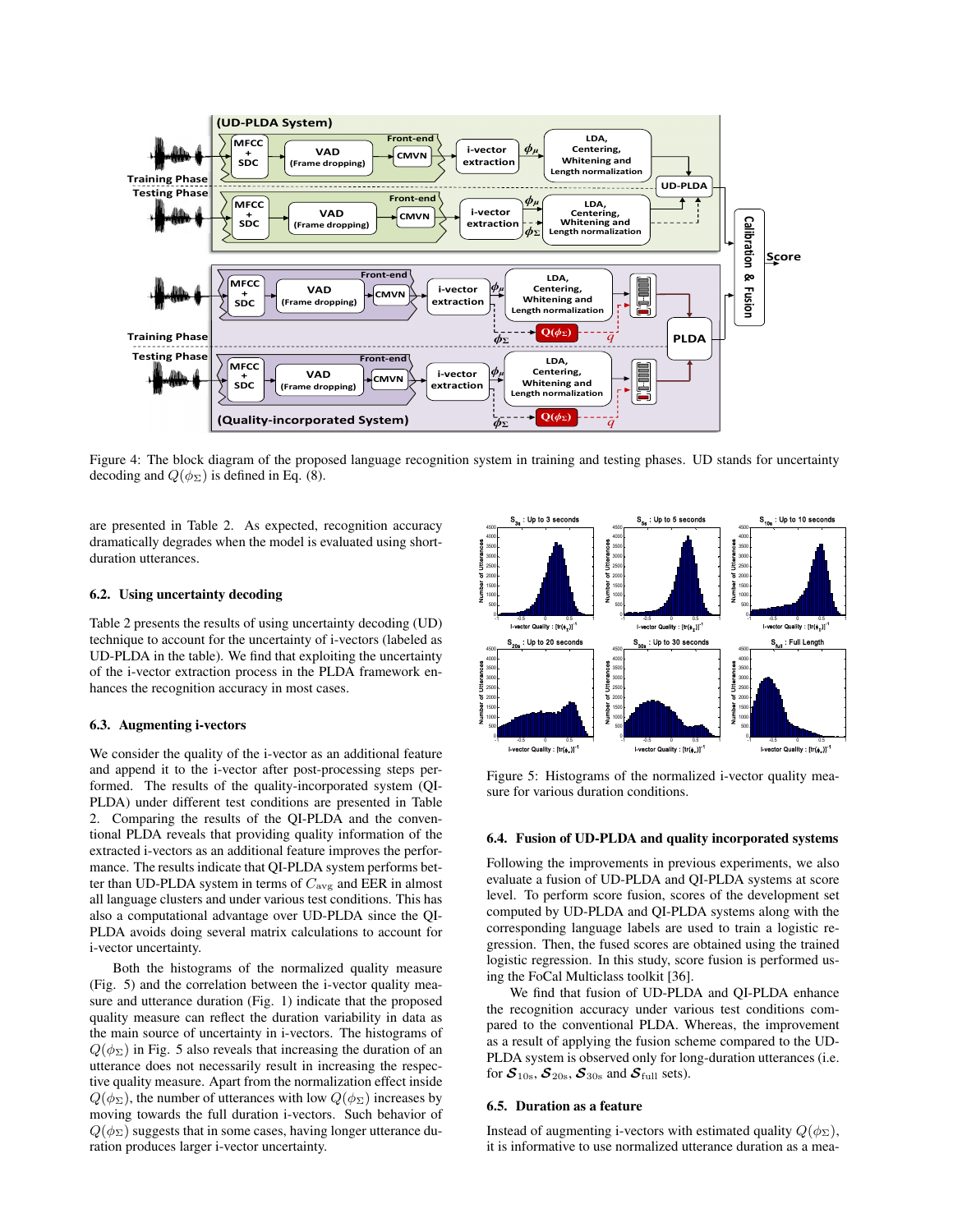|                              | $\overline{C_{\rm avg}}$                                  |                                        |                                       |                                                    |                                         | <b>EER</b>                               |                                        |                                        |                                                      |                                                            |                                                      |                                          |
|------------------------------|-----------------------------------------------------------|----------------------------------------|---------------------------------------|----------------------------------------------------|-----------------------------------------|------------------------------------------|----------------------------------------|----------------------------------------|------------------------------------------------------|------------------------------------------------------------|------------------------------------------------------|------------------------------------------|
| <b>System</b>                | $\overline{\mathcal{S}_{\scriptscriptstyle \mathrm{3s}}}$ | $\overline{\mathcal{S}_{5\mathrm{s}}}$ | $\overline{{\mathcal S}_{10{\rm s}}}$ | $\overline{\boldsymbol{\mathcal{S}}_{20\text{s}}}$ | $\overline{\mathcal{S}_{30\mathrm{s}}}$ | $\overline{\mathcal{S}_{\mathrm{full}}}$ | $\overline{\mathcal{S}_{3\mathrm{s}}}$ | $\overline{\mathcal{S}_{5\mathrm{s}}}$ | $\overline{\boldsymbol{\mathcal{S}}_{10\mathrm{s}}}$ | $\overline{\boldsymbol{\mathcal{S}}}_{20{\textnormal{s}}}$ | $\overline{\boldsymbol{\mathcal{S}}_{30\mathrm{s}}}$ | $\overline{\mathcal{S}_{\mathrm{full}}}$ |
|                              | <b>Arabic</b>                                             |                                        |                                       |                                                    |                                         |                                          |                                        |                                        |                                                      |                                                            |                                                      |                                          |
| Baseline (PLDA)              | 12.75                                                     | 8.47                                   | 5.29                                  | 4.33                                               | 4.20                                    | 4.20                                     | 12.83                                  | 8.51                                   | 5.44                                                 | 4.50                                                       | 4.37                                                 | 4.37                                     |
| <b>UD-PLDA</b>               | 12.72                                                     | 8.41                                   | 5.28                                  | 4.30                                               | 4.17                                    | 4.17                                     | 12.82                                  | 8.45                                   | 5.43                                                 | 4.45                                                       | 4.33                                                 | 4.33                                     |
| <b>OI-PLDA</b>               | 12.78                                                     | 8.42                                   | 5.21                                  | 4.18                                               | 4.11                                    | 4.05                                     | 12.93                                  | 8.44                                   | 5.26                                                 | 4.26                                                       | 4.18                                                 | 4.12                                     |
| QI-PLDA & UD-PLDA            | 12.71                                                     | 8.42                                   | 5.28                                  | 4.28                                               | 4.16                                    | 4.16                                     | 12.81                                  | 8.45                                   | 5.43                                                 | 4.45                                                       | 4.32                                                 | 4.32                                     |
|                              | <b>Chinese</b>                                            |                                        |                                       |                                                    |                                         |                                          |                                        |                                        |                                                      |                                                            |                                                      |                                          |
| Baseline (PLDA)              | 15.26                                                     | 9.60                                   | 4.71                                  | 3.63                                               | 3.59                                    | 3.58                                     | 15.67                                  | 9.86                                   | 5.10                                                 | 3.74                                                       | 3.70                                                 | 3.70                                     |
| <b>UD-PLDA</b>               | 15.21                                                     | 9.59                                   | 4.81                                  | 3.68                                               | 3.63                                    | 3.60                                     | 15.62                                  | 9.86                                   | 5.12                                                 | 3.81                                                       | 3.65                                                 | 3.64                                     |
| <b>OI-PLDA</b>               | 15.19                                                     | 9.45                                   | 4.69                                  | 3.49                                               | 3.47                                    | 3.43                                     | 15.63                                  | 9.48                                   | 4.92                                                 | 3.56                                                       | 3.55                                                 | 3.50                                     |
| QI-PLDA & UD-PLDA            | 15.24                                                     | 9.61                                   | 4.76                                  | 3.66                                               | 3.63                                    | 3.59                                     | 15.66                                  | 9.93                                   | 5.02                                                 | 3.76                                                       | 3.73                                                 | 3.64                                     |
|                              |                                                           |                                        |                                       |                                                    |                                         |                                          | <b>English</b>                         |                                        |                                                      |                                                            |                                                      |                                          |
| <b>Baseline</b> (PLDA)       | 7.73                                                      | 5.00                                   | 3.17                                  | 2.32                                               | 2.33                                    | 2.32                                     | 16.08                                  | 5.04                                   | 3.23                                                 | 2.45                                                       | 2.44                                                 | 2.47                                     |
| <b>UD-PLDA</b>               | 7.84                                                      | 4.94                                   | 3.07                                  | 2.22                                               | 2.19                                    | 2.19                                     | 16.22                                  | 4.97                                   | 3.21                                                 | 2.42                                                       | 2.32                                                 | 2.31                                     |
| <b>OI-PLDA</b>               | 7.61                                                      | 4.66                                   | 3.10                                  | 2.21                                               | 2.11                                    | 2.01                                     | 15.95                                  | 4.70                                   | 3.19                                                 | 2.25                                                       | 2.13                                                 | 2.08                                     |
| <b>QI-PLDA &amp; UD-PLDA</b> | 7.86                                                      | 4.92                                   | 3.00                                  | 2.15                                               | 2.16                                    | 2.17                                     | 16.19                                  | 4.94                                   | 3.09                                                 | 2.30                                                       | 2.30                                                 | 2.30                                     |
|                              | <b>Slavic</b>                                             |                                        |                                       |                                                    |                                         |                                          |                                        |                                        |                                                      |                                                            |                                                      |                                          |
| Baseline (PLDA)              | 20.60                                                     | 14.30                                  | 9.38                                  | 7.62                                               | 7.29                                    | 7.29                                     | 20.96                                  | 14.36                                  | 9.50                                                 | 7.72                                                       | 7.61                                                 | 7.64                                     |
| <b>UD-PLDA</b>               | 20.85                                                     | 14.41                                  | 9.25                                  | 7.43                                               | 7.29                                    | 7.23                                     | 21.23                                  | 14.47                                  | 9.40                                                 | 7.54                                                       | 7.45                                                 | 7.43                                     |
| <b>OI-PLDA</b>               | 20.34                                                     | 14.04                                  | 8.96                                  | 7.39                                               | 7.16                                    | 7.02                                     | 20.73                                  | 14.10                                  | 9.02                                                 | 7.52                                                       | 7.41                                                 | 7.40                                     |
| QI-PLDA & UD-PLDA            | 20.93                                                     | 14.51                                  | 9.20                                  | 7.37                                               | 7.25                                    | 7.22                                     | 21.24                                  | 14.59                                  | 9.28                                                 | 7.49                                                       | 7.39                                                 | 7.43                                     |
|                              | <b>Iberian</b>                                            |                                        |                                       |                                                    |                                         |                                          |                                        |                                        |                                                      |                                                            |                                                      |                                          |
| Baseline (PLDA)              | 13.59                                                     | 9.23                                   | 7.24                                  | 6.73                                               | 6.58                                    | 6.68                                     | 14.01                                  | 9.66                                   | 7.36                                                 | 6.78                                                       | 6.93                                                 | 6.75                                     |
| <b>UD-PLDA</b>               | 13.25                                                     | 9.30                                   | 7.44                                  | 6.81                                               | 6.69                                    | 6.79                                     | 13.65                                  | 9.64                                   | 7.60                                                 | 7.05                                                       | 7.09                                                 | 6.97                                     |
| <b>OI-PLDA</b>               | 13.54                                                     | 9.13                                   | 7.18                                  | 6.71                                               | 6.19                                    | 6.24                                     | 13.73                                  | 9.60                                   | 7.26                                                 | 6.86                                                       | 6.28                                                 | 6.55                                     |
| OI-PLDA & UD-PLDA            | 13.23                                                     | 9.32                                   | 7.33                                  | 6.81                                               | 6.69                                    | 6.78                                     | 13.65                                  | 9.75                                   | 7.51                                                 | 7.10                                                       | 7.09                                                 | 6.97                                     |

Table 2: *Language recognition accuracy in terms of* Cavg *and EER for different systems under six duration conditions.*

sured quality in the augmentation process. Duration is measured by applying an energy-based SAD to the utterances and converting its output to the time scale (in second). Similar to the QI-PLDA, in duration-incorporated system (DI-PLDA), duration is first normalized to have the same range as the other entries of the i-vectors.

For comparison purposes, we present the results of QI-PLDA and DI-PLDA systems under various test conditions by taking average of  $C_{\text{avg}}$  over different language clusters in Table 3. Results suggest that the proposed quality measure provides more information about the quality of an utterance and consequently, is considered as a better quality measure for language recognition systems than duration. The obtained relative improvements by incorporating  $Q(\phi_{\Sigma})$  into the recognition process compared to the baseline system in  $S_{3s}$ ,  $S_{5s}$ ,  $S_{10s}$ ,  $S_{20s}$ ,  $S_{30s}$  and  $S_{\text{full}}$  conditions are 0.71%, 1.93%, 2.35%, 2.84%, 4.17% and 5.41%, respectively.

Table 3: *Comparison between baseline, quality-incorporated (QI-PLDA) and duration-incorporated (DI-PLDA) systems under six duration conditions. The results are presented by taking average of* Cavg *over different language clusters.*

|                 | avg $(C_{\text{avg}})$ |          |                      |                      |           |                       |  |  |  |
|-----------------|------------------------|----------|----------------------|----------------------|-----------|-----------------------|--|--|--|
| <b>System</b>   | $S_{3s}$               | $S_{5s}$ | ${\cal S}_{\rm 10s}$ | ${\cal S}_{\rm 20s}$ | $S_{30s}$ | ${\cal S}_{\rm full}$ |  |  |  |
| <b>Baseline</b> | 13.99                  | 9.32     | 5.96                 | 4.93                 | 4.80      | 4.81                  |  |  |  |
| DI-PLDA         | 13.90                  | 9.20     | 5.86                 | 4.81                 | 4.61      | 4.57                  |  |  |  |
| OI-PLDA         | 13.89                  | 9.14     | 5.82                 | 4.79                 | 4.60      | 4.55                  |  |  |  |

## 7. Conclusions

In this paper, a new i-vector quality measure based on the ivector posterior covariance has been proposed. This quality measure was incorporated into the recognition process at the i-vector level to improve the recognition accuracy. Moreover, a fusion of uncertainty decoding and quality incorporated systems at score level was investigated. The average relative improvement in  $C_{\text{avg}}$  as a result of incorporating the proposed quality measure into the recognition process (QI-PLDA) compared to the baseline system (conventional PLDA) is 2.9%.

The proposed quality measure can reflect the duration variability in data as the main source of uncertainty in i-vectors since it has a high correlation (0.98) with utterance duration. However, the behavior of this quality measure in different duration conditions indicates that in some cases, a larger quality measure is not necessarily produced by a longer utterance. Thus, more robust i-vector quality measures are required to be proposed in future work.

#### 8. References

- [1] H. Li, B. Ma, and K. A. Lee, "Spoken language recognition: From fundamentals to practice," *Proceedings of the IEEE*, vol. 101, no. 5, pp. 1136–1159, 2013.
- [2] A. Waibel, P. Geutner, L. M. Tomokiyo, T. Schultz, and M. Woszczyna, "Multilinguality in speech and spoken language systems," *Proceedings of the IEEE*, vol. 88, no. 8, pp. 1297–1313, 2000.
- [3] F. Biadsy, *Automatic Dialect and Accent Recognition and its Application to Speech Recognition*, Ph.D. thesis, 2011.